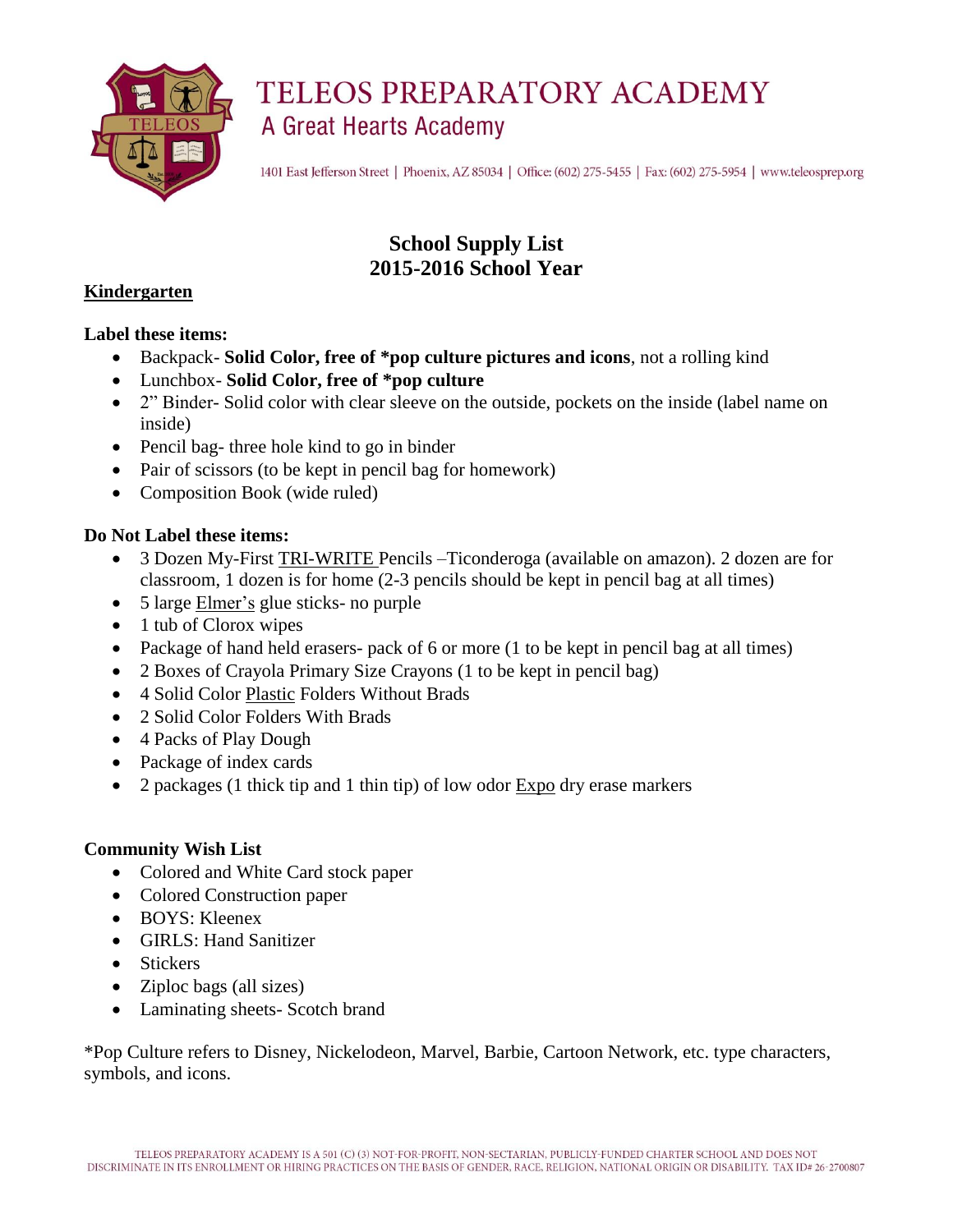

1401 East Jefferson Street | Phoenix, AZ 85034 | Office: (602) 275-5455 | Fax: (602) 275-5954 | www.teleosprep.org

### **1 st Grade**

#### **Label these items:**

- Backpack- **Solid Color, free of \*pop culture pictures and icons**, not a rolling kind
- Lunchbox- **Solid Color, free of \*pop culture**
- 2" Binder- Solid color with clear sleeve on the outside, pockets on the inside (label name on inside)
- Pencil bag- three hole kind to go in binder
- Pair of scissors (to be kept in pencil bag for homework)
- Composition Book (wide ruled)

#### **Do Not Label these items:**

- 4 Dozen 6-sided #2 Pencils –Ticonderoga (no mechanical pencils) (2-3 pencils should be kept in pencil bag at all times)
- 5 large Elmer's glue sticks- no purple
- 1 tub of Clorox wipes
- Package of hand held erasers- pack of 6 or more (1 to be kept in pencil bag at all times)
- 2 Boxes of 24 count Crayola Crayons (1 to be kept in pencil bag)
- 4 Solid Color Plastic Folders Without Brads
- 2 Solid Color Folders With Brads
- 2- 1 subject spiral notebooks- Solid Color, wide ruled
- 2 Packages of index cards
- 1 box of 24 count Crayola Colored Pencils
- 2 packages (1 thick tip and 1 thin tip) of low odor Expo dry erase markers

#### **Community Wish List**

- Colored and White Card stock paper
- Colored Construction paper
- BOYS: Kleenex
- GIRLS: Hand Sanitizer
- Stickers
- Ziploc bags (all sizes)
- Laminating sheets- Scotch brand
- Colored Markers

\*Pop Culture refers to Disney, Nickelodeon, Marvel, Barbie, Cartoon Network, etc. type characters, symbols, and icons.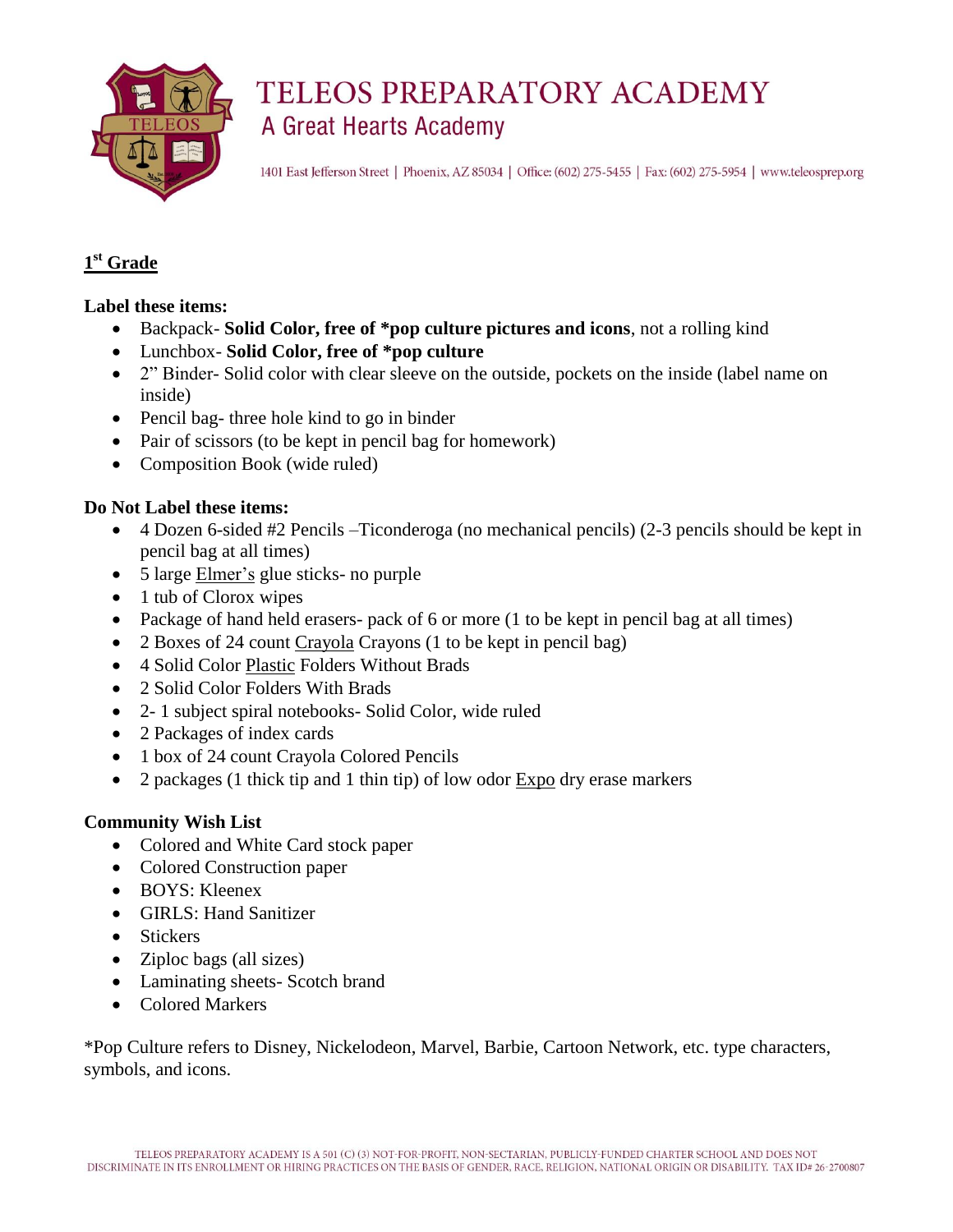

1401 East Jefferson Street | Phoenix, AZ 85034 | Office: (602) 275-5455 | Fax: (602) 275-5954 | www.teleosprep.org

### **2 nd Grade**

#### **Label these items:**

- Backpack- **Solid Color, free of \*pop culture pictures and icons**, not a rolling kind
- Lunchbox- **Solid Color, free of \*pop culture**
- 2" Binder- Solid color with clear sleeve on the outside, pockets on the inside (label name on inside)
- Pencil bag- three hole kind to go in binder
- Composition Book (wide ruled)
- 2- 2 subject spiral notebooks- Solid Color, wide rule (label name on inside)

### **Do Not Label these items:**

- 4 Dozen 6-sided #2 Pencils –Ticonderoga (no mechanical pencils) (2-3 pencils should be kept in pencil bag at all times)
- 5 large Elmer's glue sticks- no purple
- 2 Pairs of scissors (1 for classroom, 1 to be kept in pencil bag for homework)
- 1 tub of Clorox wipes
- Package of hand held erasers- pack of 6 or more (1 to be kept in pencil bag at all times)
- 2 Boxes of 24 count Crayola Crayons (1 to be kept in pencil bag)
- 4 Solid Color Plastic Folders Without Brads
- 2 Solid Color Folders With Brads
- 2 Packages of index cards
- 1 box of 24 count Crayola Colored Pencils
- 2 packages (1 thick tip and 1 thin tip) of low odor Expo dry erase markers
- $\bullet$  12" ruler
- Package of wide ruled loose leaf paper

### **Community Wish List**

- Colored and White Card stock paper
- Colored Construction paper
- BOYS: Kleenex
- GIRLS: Hand Sanitizer
- Stickers
- Ziploc bags (all sizes)
- Laminating sheets- Scotch brand
- Colored Markers

\*Pop Culture refers to Disney, Nickelodeon, Marvel, Barbie, Cartoon Network, etc. type characters, symbols, and icons.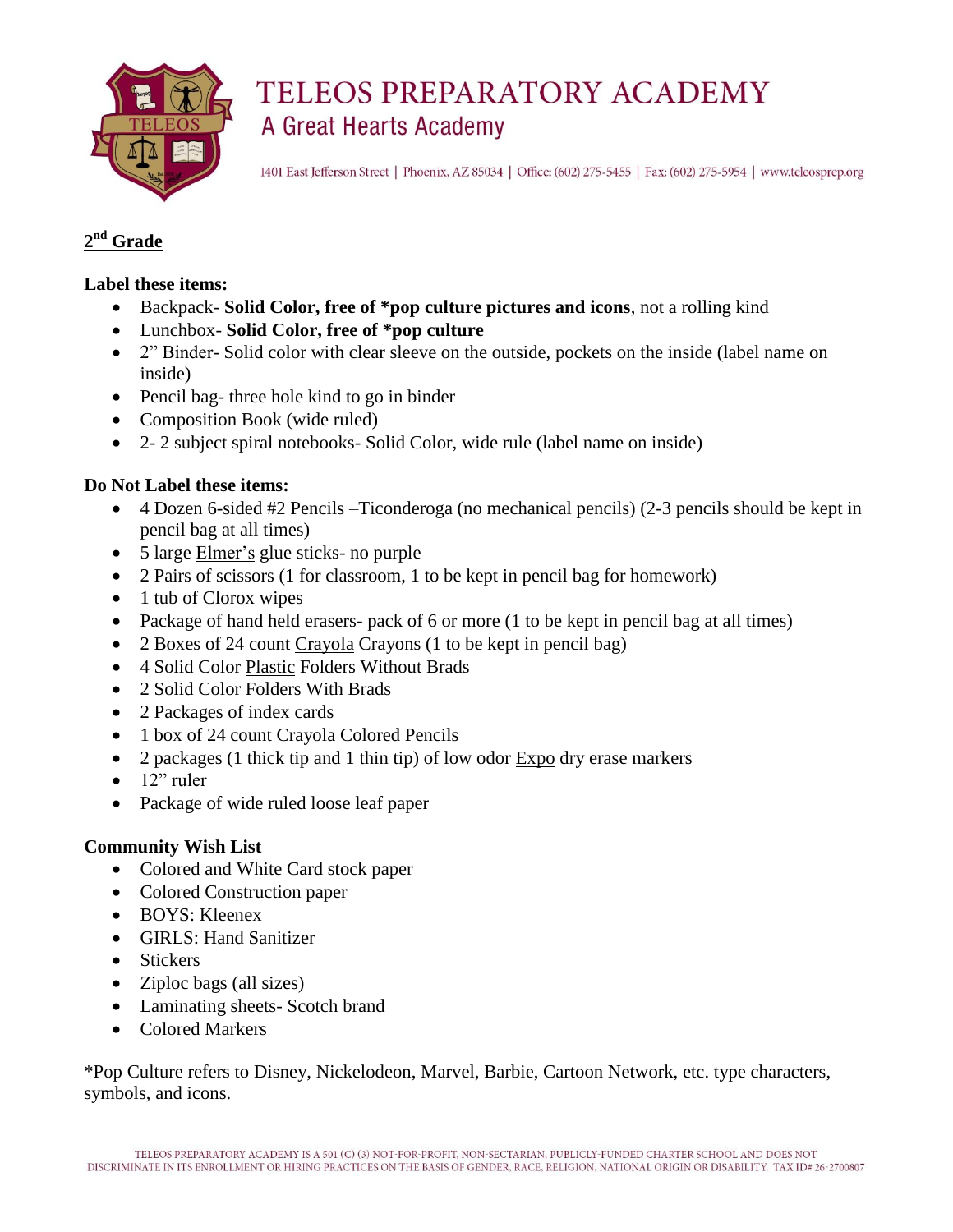

1401 East Jefferson Street | Phoenix, AZ 85034 | Office: (602) 275-5455 | Fax: (602) 275-5954 | www.teleosprep.org

#### **3rd Grade**

#### **Label these items:**

- Backpack- **Solid Color, free of \*pop culture pictures and icons**, not a rolling kind
- 3" Binder- Solid color with clear sleeve on the outside, pockets on the inside (label name on inside)
- 5 Subject Dividers
- Pencil bag- three hole kind to go in binder
- Composition Book (college ruled)
- 2- 2 subject spiral notebooks- Solid Color, college rule (label name on inside)
- Crayola Washable Water Color Paint Set (8 or more colors)

#### **Do Not Label these items:**

- 4 Dozen 6-sided #2 Pencils –Ticonderoga (no mechanical pencils) (2-3 pencils should be kept in pencil bag at all times)
- 5 large Elmer's glue sticks- no purple (1 to be kept in pencil bag)
- 1 tub of Clorox wipes
- Package of hand held erasers- pack of 6 or more (1 to be kept in pencil bag at all times)
- 1 Box of 24 count Crayola Crayons
- 4 Solid Color Plastic Folders Without Brads
- 2 Solid Color Folders With Brads
- 3 Packages of index cards
- 1 box of 24 count Crayola Colored Pencils
- 2 packages (1 thick tip and 1 thin tip) of low odor Expo dry erase markers
- 12" ruler and scissors
- 3 Packages of college ruled loose leaf paper

#### **Community Wish List**

- Colored and White Card stock paper
- Colored Construction paper
- BOYS: Kleenex
- GIRLS: Hand Sanitizer
- Stickers
- Colored Markers

All supplies, bags, lunch boxes- MUST BE FREE OF \*Pop Culture (i.e. T.V./movie characters, sports teams, logos, etc.)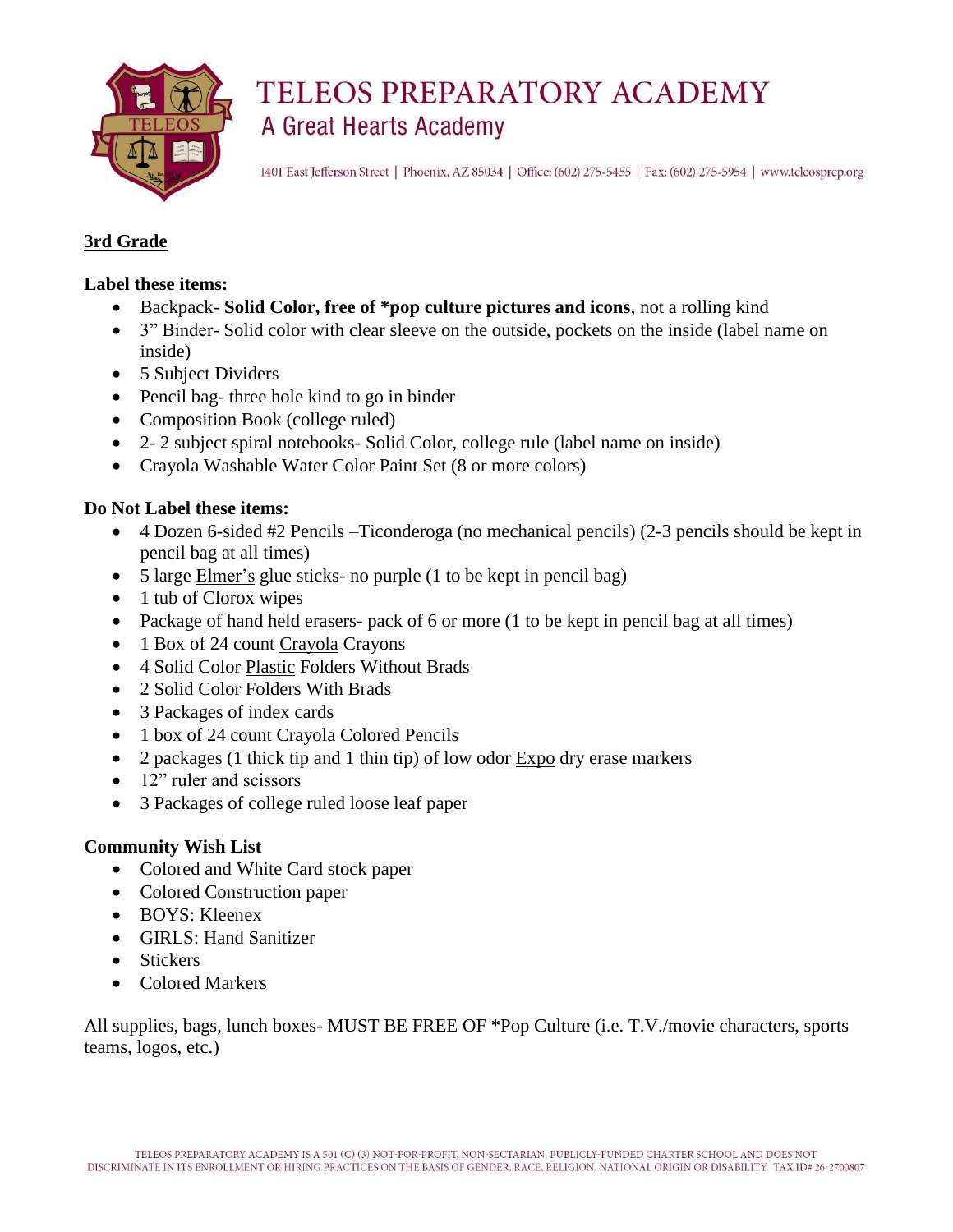

1401 East Jefferson Street | Phoenix, AZ 85034 | Office: (602) 275-5455 | Fax: (602) 275-5954 | www.teleosprep.org

#### **4th Grade**

#### **Label these items:**

- Backpack- **Solid Color, free of \*pop culture pictures and icons**, not a rolling kind
- 3" Binder- Solid color with clear sleeve on the outside, pockets on the inside (label name on inside)
- 5 Subject Dividers
- Pencil bag- three hole kind to go in binder
- Composition Book (college ruled)
- 2- 2 subject spiral notebooks- Solid Color, college rule (label name on inside)
- Crayola Washable Water Color Paint Set (8 or more colors)

#### **Do Not Label these items:**

- 4 Dozen 6-sided #2 Pencils –Ticonderoga (no mechanical pencils) (2-3 pencils should be kept in pencil bag at all times)
- 4 large Elmer's glue sticks- no purple
- 1 tub of Clorox wipes
- Package of hand held erasers- pack of 6 or more (1 to be kept in pencil bag at all times)
- 1 Box of 24 count Crayola Crayons
- 4 Solid Color Plastic Folders Without Brads
- 2 Solid Color Folders With Brads
- 3 Packages of index cards
- 1 box of 24 count Crayola Colored Pencils
- 2 packages (1 thick tip and 1 thin tip) of low odor Expo dry erase markers
- 12" ruler and protractor
- 3 Packages of college ruled loose leaf paper

#### **Community Wish List**

- Colored and White Card stock paper
- Colored Construction paper
- BOYS: Kleenex
- GIRLS: Hand Sanitizer
- Stickers
- Colored Markers

All supplies, bags, lunch boxes- MUST BE FREE OF \*Pop Culture (i.e. T.V./movie characters, sports teams, logos, etc.)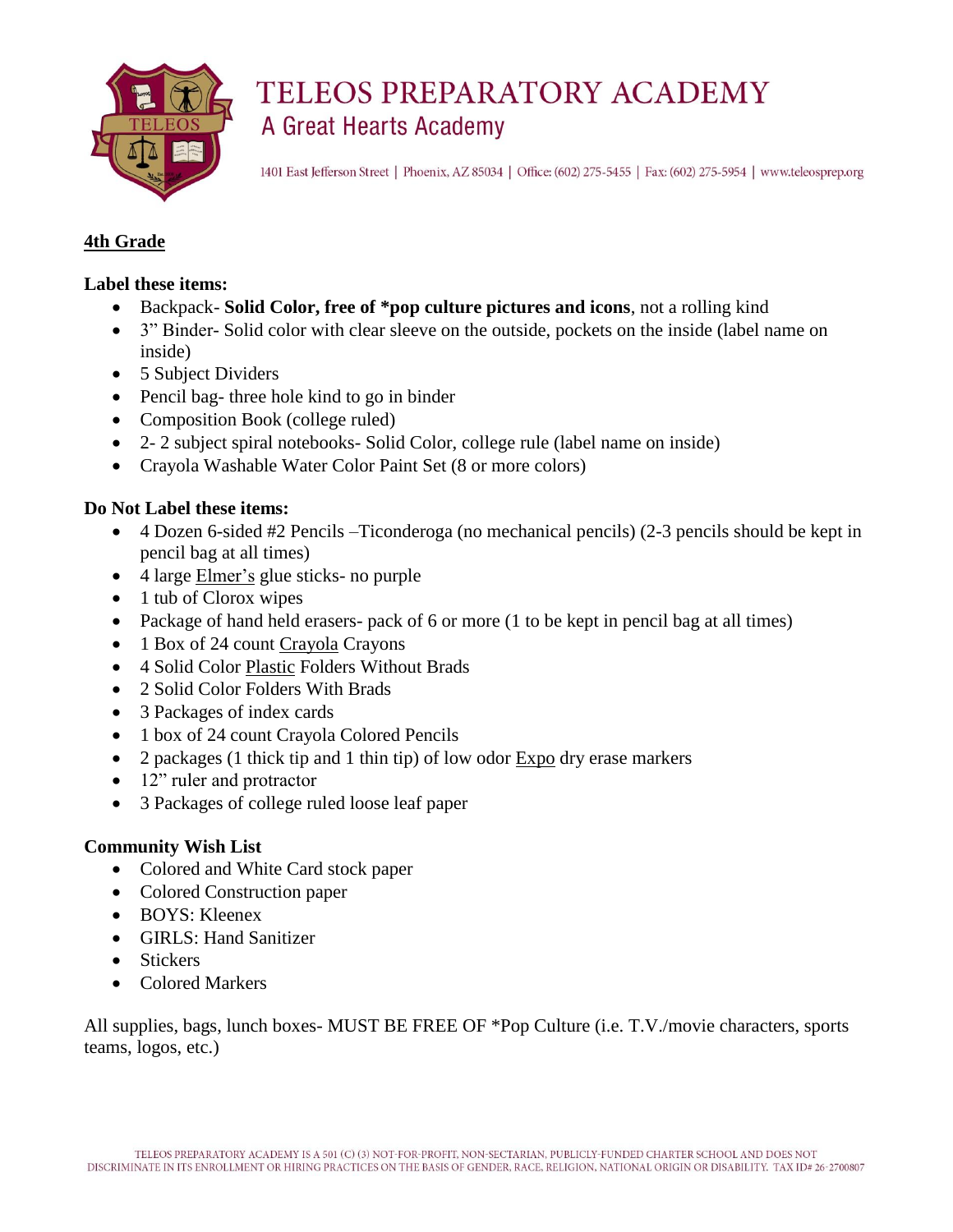

1401 East Jefferson Street | Phoenix, AZ 85034 | Office: (602) 275-5455 | Fax: (602) 275-5954 | www.teleosprep.org

### **5th Grade**

#### **Label these items:**

- Backpack- **Solid Color, free of \*pop culture pictures and icons**, not a rolling kind
- 3" Binder- Solid color with clear sleeve on the outside, pockets on the inside (label name on inside)
- 5 Subject Dividers
- Pencil bag- three hole kind to go in binder
- Composition Book (college ruled)
- 2- 2 subject spiral notebooks- Solid Color, college rule (label name on inside)
- Crayola Washable Water Color Paint Set (8 or more colors)

#### **Do Not Label these items:**

- 4 Dozen 6-sided #2 Pencils –Ticonderoga (no mechanical pencils) (2-3 pencils should be kept in pencil bag at all times)
- 4 large Elmer's glue sticks- no purple
- 1 tub of Clorox wipes
- Package of hand held erasers- pack of 6 or more (1 to be kept in pencil bag at all times)
- 1 Box of 24 count Crayola Crayons
- 4 Solid Color Plastic Folders Without Brads
- 2 Solid Color Folders With Brads
- 3 Packages of index cards
- 1 box of 24 count Crayola Colored Pencils
- 2 packages (1 thick tip and 1 thin tip) of low odor Expo dry erase markers
- 12" ruler and protractor
- 3 Packages of college ruled loose leaf paper

#### **Community Wish List**

- Colored and White Card stock paper
- Colored Construction paper
- BOYS: Kleenex
- GIRLS: Hand Sanitizer
- Stickers
- Colored Markers

All supplies, bags, lunch boxes- MUST BE FREE OF \*Pop Culture (i.e. T.V./movie characters, sports teams, logos, etc.)